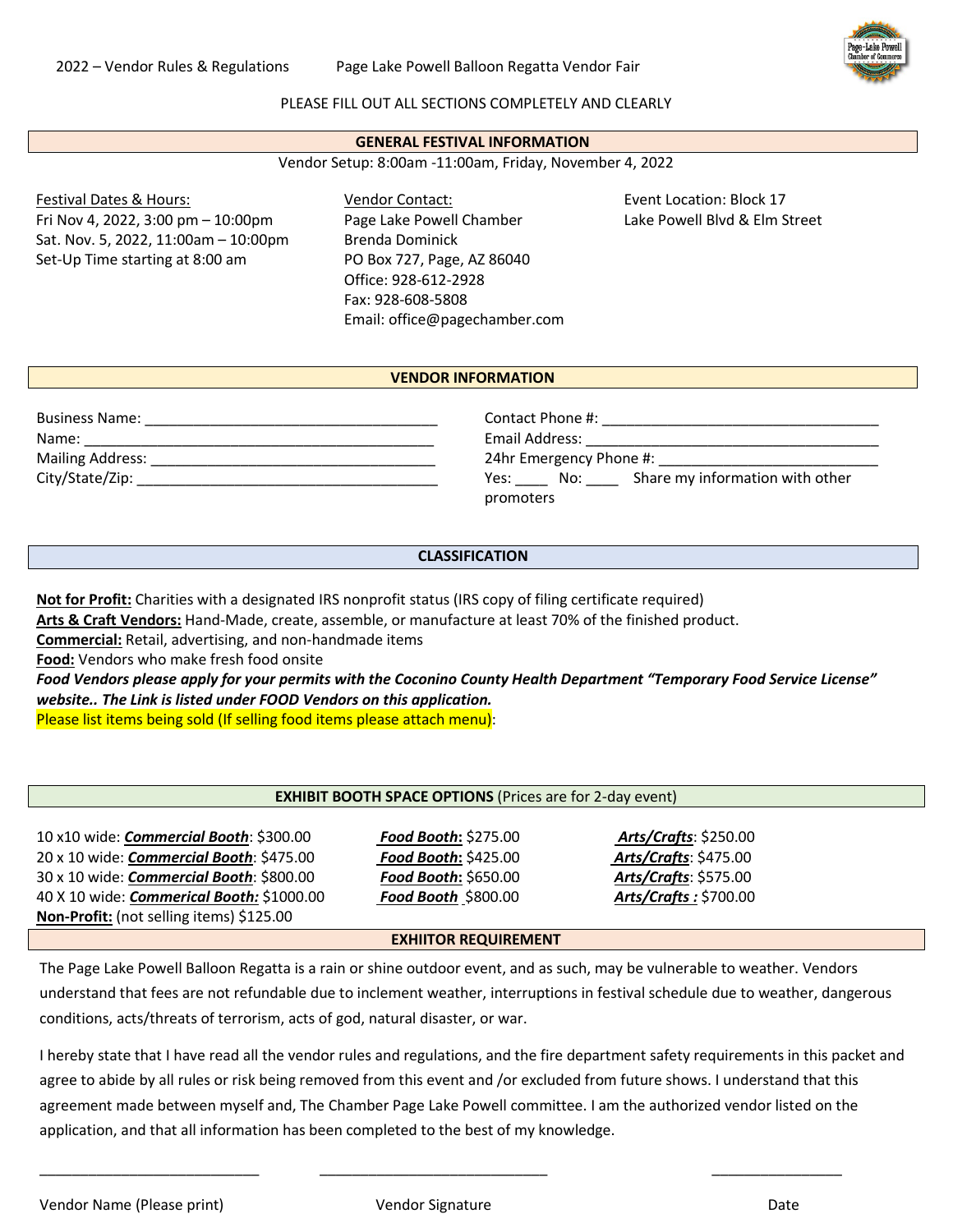**Application deadline is September 15, 2022, CANCELLATIONS**: The Page Lake Powell Chamber needs to be notified of cancellations no later than October 1, 2022, in order to receive a full refund (minus \$35.00 processing fee), and by October 15, 2022, for a 50% refund (minus \$35.00 processing fees). Cancellations made after October 20, 2022, will not be eligible for a refund.

| <b>FEE INFORMATION</b>                                                                                                                                 |           |           |      |                |  |  |
|--------------------------------------------------------------------------------------------------------------------------------------------------------|-----------|-----------|------|----------------|--|--|
| Worksheet                                                                                                                                              |           |           |      |                |  |  |
| <b>Booth Price:</b><br>Service Fee: (Food Vendors Only) \$50.00<br>Insurance: (\$50.00)<br>Electric: (\$75.00)<br>(Food trucks please use a generator) |           | \$<br>\$  |      |                |  |  |
| Total fees due:                                                                                                                                        |           | \$        |      |                |  |  |
| Please include your total payment with the submission of your application.                                                                             |           |           |      |                |  |  |
| Payment by: (Circle One)<br>VISA                                                                                                                       | <b>MC</b> | Discover  | Amex |                |  |  |
| Credit Card #:                                                                                                                                         |           | Exp Date: |      | Security Code: |  |  |
| <b>Billing Address for CC:</b>                                                                                                                         |           |           |      |                |  |  |
| Make Checks Payable to: Page Lake Powell Chamber                                                                                                       |           |           |      |                |  |  |

Mail to: Page Lake Powell Chamber PO Box 727 Page, AZ 86040

**IMPORTANT NOTICE:** The Vendor Committee will meet to review each application. In an effort to avoid excessive vendor product duplication, the date of application receipt may be used to determine individual vendor category selection. Shortly after the committee meets you will be notified via email if you have been accepted as a vendor for this event. Once notified, we expect you, in ample time before the event, to secure the following: 1) Insurance; 2) Coconino County Health Permits. By signing this form, you state you understand these requirements. Vendors closed by an inspector for any reason will not receive a refund. If because of duplications, or other reasons, you were not accepted as a vendor at this year's event, you will be notified via email and you will be issued a full refund at that time.

**Insurance Disclaimer**. I understand that City of Page will provide liability insurance for "location only". Any coverage so provided will be governed by the policy language. Except to the extent that it may provide such insurance, City of Page does not carry or maintain any health, medical, disability, damage, or other liability insurance coverage for the benefit of its vendors, and expressly disclaims any responsibility or obligation to do so. Insurance provided to Vendors through the City of Page is for "location only". Does not cover any incidents caused by the sale of food.

By signing below, I acknowledge that I have read and understand this disclaimer and agree to its provisions.

Signature of participant/ vendor Date

\_\_\_\_\_\_\_\_\_\_\_\_\_\_\_\_\_\_\_\_\_\_\_\_\_\_\_\_\_\_\_\_\_\_\_\_\_\_ \_\_\_\_\_\_\_\_\_\_\_\_\_\_\_\_\_\_\_\_\_\_\_\_\_\_\_\_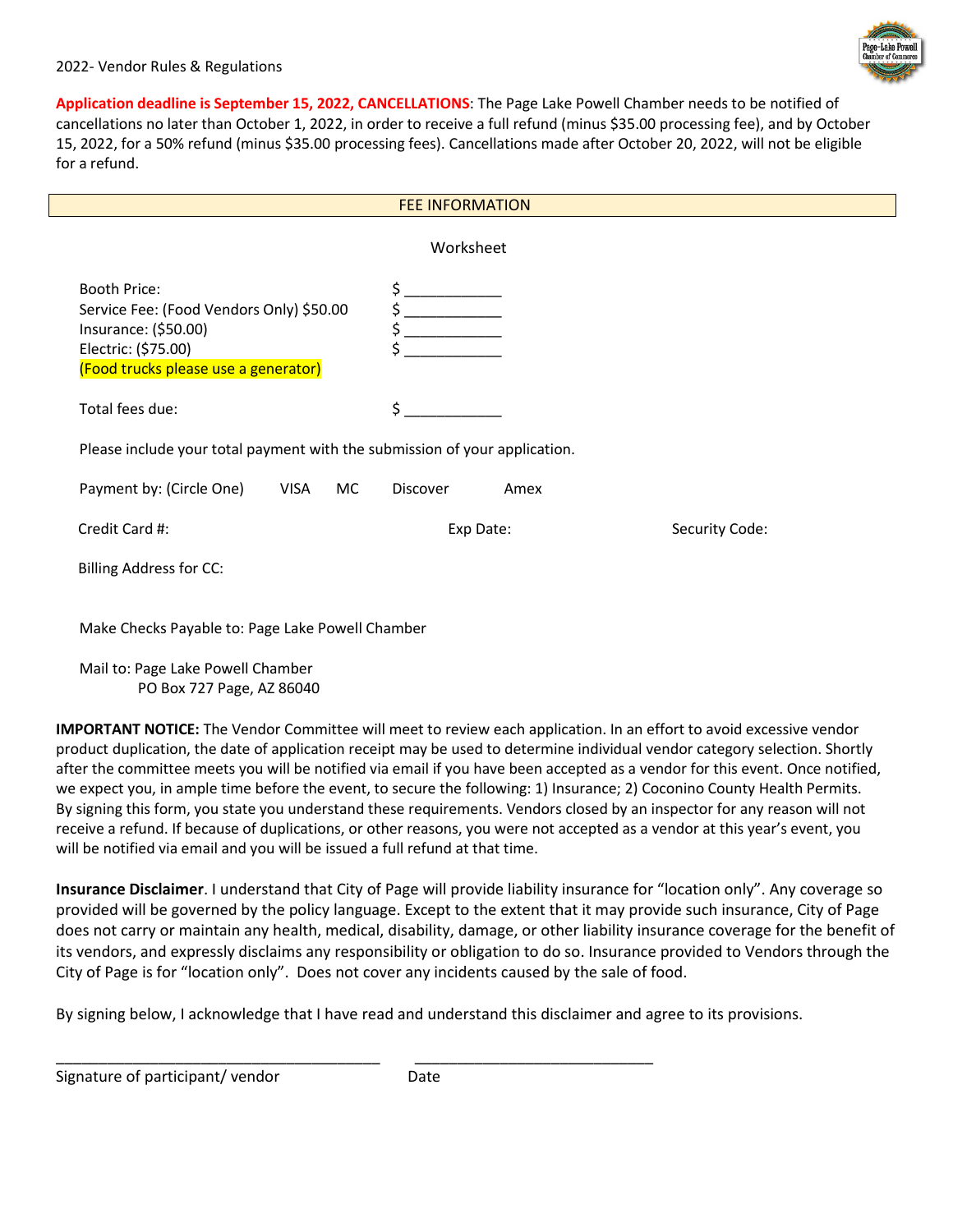

# **The following policies and procedures have been adopted by The Chamber Page Lake Powell and shall govern activities of the Lake Powell Balloon Regatta Vendor Fair.**

To be considered, all applicants for booth space must submit a signed contract with The Chamber and pay all applicable fees prior to the deadlines set forth herein. This form affirms that the participant agrees to abide by the rules and regulations set forth by the Chamber including products to be exhibited and procedures for set-up and tear down of exhibits. Any exhibitor refusing to comply with any of the rules set forth will automatically forfeit their booth space and registration fee and will be asked to leave the show immediately.

# **General Rules & Regulations:**

The Chamber Page Lake Powell shall not be responsible for any injury or loss that may incur to the exhibitor, their employees, or representatives of their goods from any cause whatsoever while at the show. The exhibitor agrees that they will hold The Chamber Page Lake Powell, or designated representatives, harmless and free from all damages by reason of liability occasioned by any act or omission, neglect, or wrongdoing of the exhibitor, his employees, or any of his agents, officers or representatives, and said exhibitor will at his own expense defend and protect The Chamber Page Lake Powell against all such claims and demands. The exhibitor also agrees that The Chamber Page Lake Powell will not be responsible for accidents, fire, theft, breakage, or any other accident incurred by the exhibitor at any time and the festival is released from liabilities and responsibilities. This includes the hours for setting up and dismantling the show.

# **INSURANCE:**

The following should be listed as an additional insured:

City of Page PO Box 1180, Page AZ. 86040, as the Certificate Holder The Limits are General Liability \$1,000,000 each occurrence / \$2,000,000 GeneralAggregate.

### **Sales Tax License**

All festival vendors are required to hold a current Arizona Sales Tax (Resale) License. More information on the Sales Tax License can be found at [http://www.azdor.gov](http://www.azdor.gov/) or call 602-255-2060.

**Check in:** All vendors must check in with a Chamber representative before setting up.

**Setup**: Booth set up begins at 8:00am and must be completed and ready for sales at 3:00 pm and remain set up until the end of the event. Upon completion of the event, vendor is responsible for clean-up and trash removal of their area. Failure to do so will result in a \$100.00 fee and rejection of future events. We will have escorts available to take you to your site and answer any questions you may have. Slot assignments are based on size of booth, electrical needs, and location. By assigning this way, we can hopefully avoid multiple vendors within a given area attempting to setup at the same time. Because of safety concerns, motor homes, long trailers or 5th wheels will not be allowed on the festival site without prior written consent. Please be considerate of other vendors who are already set up. Vendors must provide any ground cover required to avoid damage to the grounds and remove same at the conclusion of the event. Grease or burn marks will not be tolerated and will result in forfeit of deposit or additional assessment of damages.

**Teardown**: Vendors may begin teardown no sooner than 10:00 P.M. on Saturday, NOVEMBER 5, 2022. VENDORS MUST BE OFF the FESTIVAL AREA BY 11:30 P.M. ON NOVEMBER 5, 2022. Labor for setup and teardown is the responsibility of the vendor and is not provided by the Page Lake Powell Chamber or the volunteers. Those who do not comply with this policy will not be asked to participate in future festivals.

The Chamber Page Lake Powell will not be responsible for lost/stolen items, accidents, personal injuries of damaged equipment.

There is no exclusivity on spaces. Spaces are on a first come first service basis and is at the discretion of The Page Lake Powell Chamber. The Chamber reserves the right to limit sales to ONLY those items the vendor lists on this application.

Trash: Each vendor is responsible for the removal and disposal of all materials, litter (including cigarette butts), garbage, including boxes, (broken down) and signs. The Chamber will provide dumpsters for this purpose.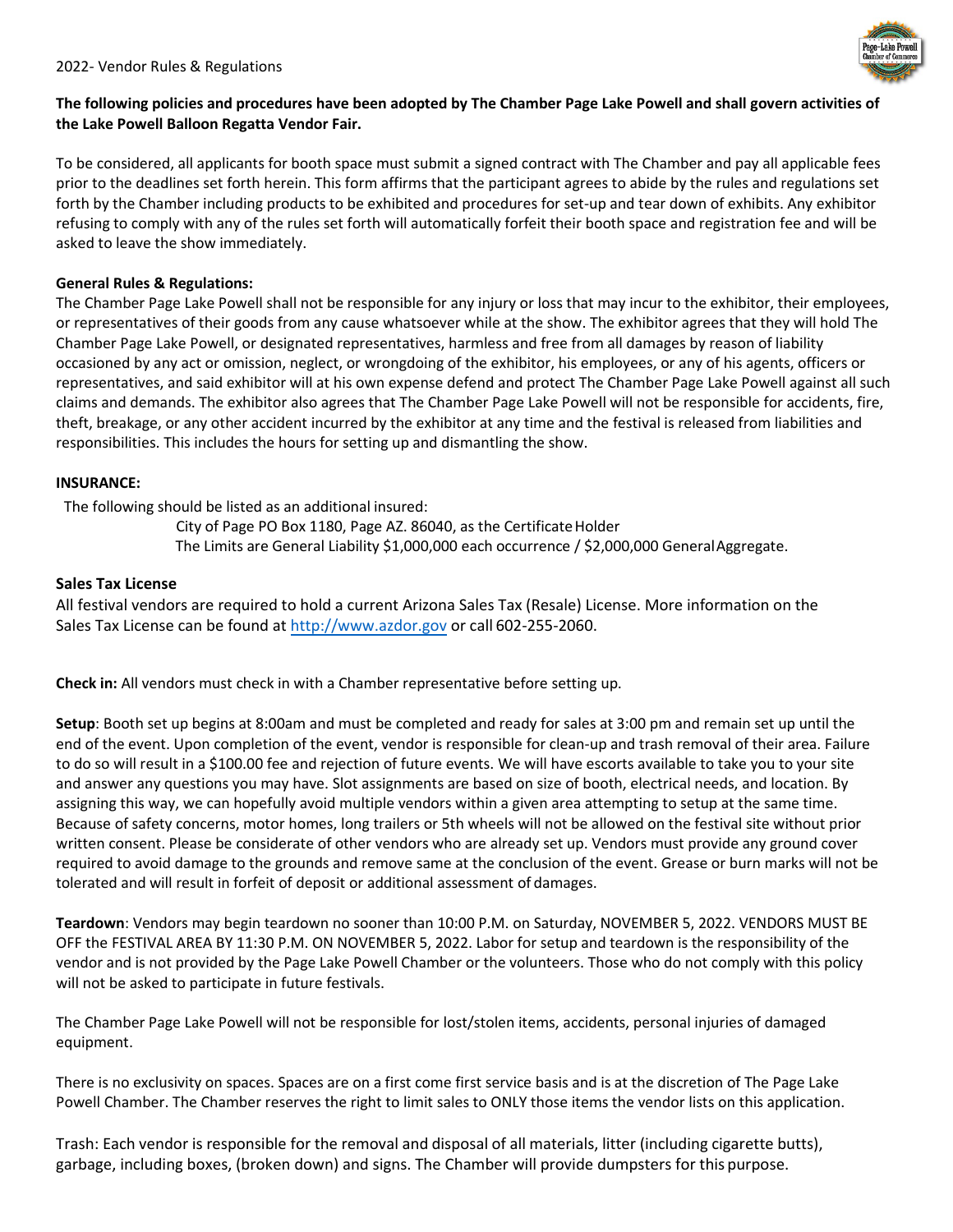**Booths:** All vendors must have weights or stakes for any canopies in use. Please ensure that all four corners of your canopy have weights of at least 50 lbs. attached or are NO stakes in the asphalt. If high winds develop, all vendors must take action to minimize damage and risk to attendees. Vendors agree to see that their booth is staffed with sufficient people during the scheduled hours of the festival. There will be no live animals brought onto the festival grounds at any time with the exception of animals trained and used for medical reasons or law enforcement (specifically service animals as defined in the Americans with Disabilities Act). Vendor acknowledges that it is unlawful to leave unattended pets inside a vehicle. Vendors will not bring onto the festival grounds any alcoholic beverages. Booth sharing is not allowed. All vendors need to purchase their own booth spaces and obtain their own business licenses. Vendors sharing booths will not be asked to participate in future festivals. The use of any sound devices must be a conversational level not to interfere with neighboring vendors. The HBFF Committee expects our vendors to be respectful of other vendors, volunteers, State employees and dignitaries, as well as our citizens and guests enjoying the festival. Anyone behaving in a rude or unprofessional manner will not be asked to participate in future festivals.

### **FOOD VENDORS**

1. All food vendors are required to have a **Food Handler's Card from the Coconino County Health Department**. Copies of the food license must be submitted along with the booth fees and signed contract. You must also have a Coconino County Health Department "Temporary Food Service License". The Portal to apply for this permit is listed below all permits are online only now no paper forms will be accepted.

*https://www.citizenserve.com/Portal/PortalController?Action=showHomePage&ctzPagePrefix=Portal\_&installationID =330*

The Health Department staff will check all food booths; if you do not have the required Health Department permits it is possible the inspector will close your booth for not having the required permit(s), refunds will not be issued. You will need to submit a copy of these permits to the Page Chamber prior to event.

- 2. Food vendors may not sell any beverages or food items not described on the application. Approval for additional items must be requested and received.
- 3. All food vendors will be required to pay a \$50.00 non-refundable service fee. This fee will cover the cost of food area clean-up. There will be no exceptions to this charge.

#### **Fire Inspectors**

The following is a list of requirements that the fire inspectors will be checking for:

1. Minimum of one (1) fire extinguisher with a minimum rating of 2A10BC, with an approved service tag that reflects a current inspection date within the last twelve months, shall be required for each concession using any type of open flame device. All others shall have an extinguisher accessible within 75' travel distance of their location.

- 2. Multi-plug connections, frayed/broken electrical extension cords, or cords with less than 12-gauge wiring are prohibited.
- 3. All L.P.G. tanks shall be secured with a small chain or other approved device.
- 4. Cooking that requires the use of a deep fat fryer(s) shall provide a minimum of one Class K portable fire